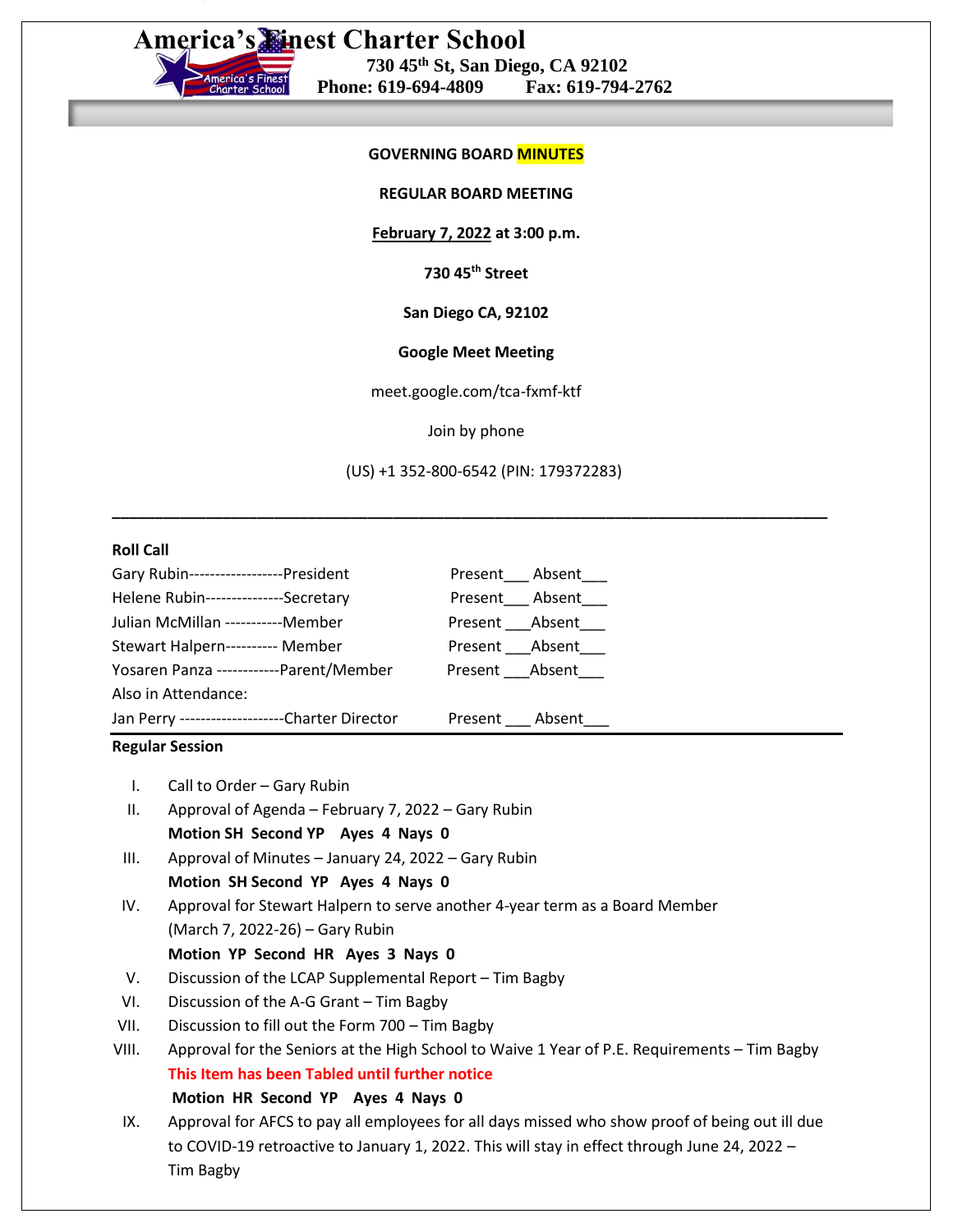**America's Finest Charter School**

 **730 45th St, San Diego, CA 92102 Phone: 619-694-4809 Fax: 619-794-2762**

**Motion SH Second HR Ayes 4 Nays 0**

X. Charter Update Jan Perry, Tim Bagby and Brent Wozniak

**Jan Perry – Very thing is going well. We will have Leadership meetings to address the mission and vision for our school. We are increasing writing skills throughout the K-8. The high school students (Seniors) are still raising money for the trip to Spain.**

**Tim Bagby – We had our asphalt fixed today (safety). Our WASC team is complete. Mr. Bagby has been meeting with teachers and setting goals. Jan has some nice large donations coming to us, tables, chairs. Boards, etc.**

**Brent Wozniak – The Seniors have formed a committee regarding GRAD information. We are having meetings with the parents of the Seniors. There will be Math Assessments tomorrow. Mr. Stockton is organizing a Basketball Club for team Building.**

XI. **CLOSED SESSION**

**Motion YP Second SH Ayes 4 Nays 0**

Expulsion at the High School – Neil Mc Curdy and Brent Wozniak

 **This item has been Tabled for a Board Meeting on 02/10/2022 at 2:30 P.M.**

 **Motion YP Second HR Ayes 4 Nays 0**

#### **RECONVENE TO OPEN SESSION**

- XII. Public Report of Action Taken in Closed Session, if any, and Vote or Abstention of Each Board Member Present
- XIII. Meeting Adjourned **Motion HR Second YP Ayes 4 Nays 0**
- XIV. **PUBLIC COMMENT** This is the appropriate point in the meeting for any members of the audience to speak on matters of special interest or concern not on the present agenda. Please see the instructions for presentations to the Board by Parents and Citizens on the next page.

The next regularly scheduled Governing Board Meeting is to be held **February 10, 2022 at 2:30 P.M. followed by a March 7, 2022 at 3 P.M. Board Meeting**

# **INSTRUCTIONS FOR PRESENTATIONS TO THE BOARD BY PARENTS AND CITIZENS**

America's Finest Charter School ("School") welcomes your participation at the School's Governing Board ("Board") meetings. The purpose of a public meeting of the Board is to conduct the affairs of the School in public. Your participation assures us of continuing community interest in our school. To assist you in the ease of speaking/participating in our meetings, the following guidelines are provided:

- 1. Agendas are available to all audience members at the door to the meeting
- 2. Members of the public wishing to address the Board during Public Comment are requested, prior to the meeting, to submit to the Secretary of the Board their names and the subject on which they wish to speak. "Public Comment" is set aside for members of the audience to raise issues that are not specifically on the agenda. However, due to public meeting laws, the Board can only listen to your issue, not respond to take action. These presentations are limited to three (3) minutes and total time allotted to non-agenda items will not exceed fifteen (15)